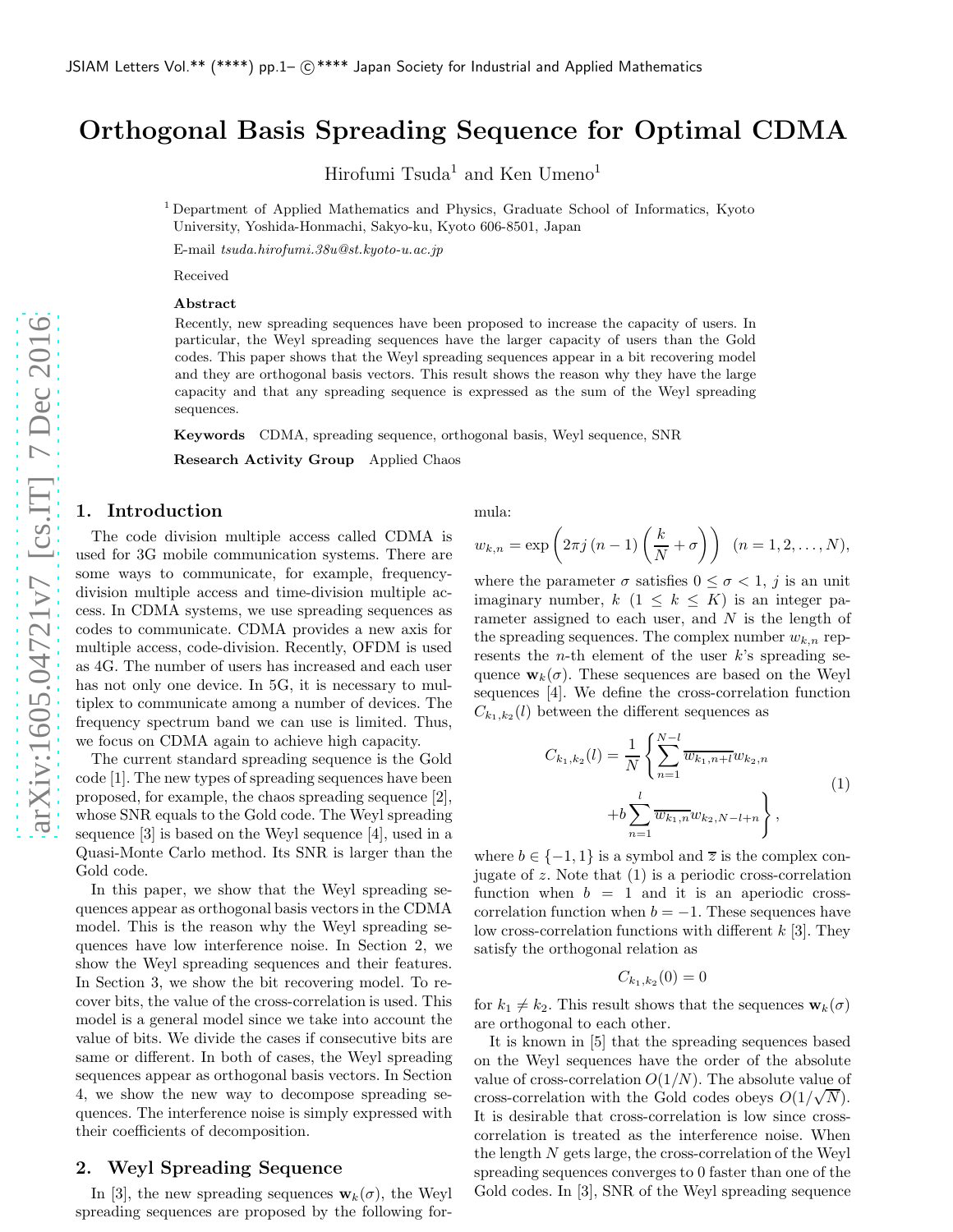

Fig. 1. Bit Error Rate

has been shown as

$$
SNR_{Weyl} \ge \left\{ \frac{K-1}{6N} + \frac{N_0}{2E} \right\}^{-1/2},
$$

where  $K$  is the number of the users,  $E$  is the energy per data bit and  $N_0$  is the power of Gaussian noise. In obtaining the upper bound of SNR of the Weyl spreading sequences, it has been assumed that the element  $k$  is uniformly distributed in  $\{0, 1, 2, \ldots, N-1\}$ . This limitation is efficient when the ratio  $K/N$  is close to 1, that is,  $K$  is sufficiently large. Fig. 1 shows numerical BER (Bit) Error Rate) result of the Weyl spreading sequence and the Gold code with the length 63. The Weyl spreading sequences realize much larger multiplexing.

#### 3. Derivation Orthogonal Basis

Let us define the set of all the spreading sequences  $S$ with the constant power condition,

$$
S := \{ \mathbf{s} \mid \mathbf{s} \in \mathbb{C}^N, |s_n| = 1 \ \ (n = 1, 2, \dots, N) \},
$$

where  $s_n$  is the *n*-th element of **s**. The Weyl spreading sequence

$$
\mathbf{w}_k(\sigma) = (w_{k,1}, w_{k,2}, \dots, w_{k,N})^{\mathrm{T}}
$$

belongs to S. In the above equation,  $z<sup>T</sup>$  is the transpose of  $z$ . We assume that the user  $k$  has the spreading sequence  $s_k$ . We consider a chip-synchronous CDMA model. It is easy to extend this model to the asynchronous model since the interference noise in an asynchronous model is expressed as the sum of the two terms of the interference noise in a chip-synchronous model [6]. In CDMA systems, despreading process is necessary to recover bits. Fig. 2 shows the model of despreading. The symbols  $b_{k,0}, b_{k,-1} \in \{-1,1\}$  are the bits sent by the user k. They are spread with the spreading sequence  $s_k$ as in Fig. 2. The value  $l$  is the gap length between the beginning of  $s_k$  and the one of  $s_i$ .



Fig. 2. The model of despreading

Let us define  $W_{i,k}(l)$  as the cross-correlation between

 $\binom{(l)}{b_{k,-1},b_{k,0}}$ **S**<sub>k</sub>, (3)

 $s_i$  and  $s_k$ . The cross-correlation  $W_{i,k}(l)$  is written as

$$
W_{i,k}(l) = T_c \exp(j\phi_k) \left\{ b_{k,-1} \sum_{n=1}^{l} \overline{s_{i,n}} s_{k,N-l+n} + b_{k,0} \sum_{n=1}^{N-l} \overline{s_{i,l+n}} s_{k,n} \right\},
$$
\n(2)

where  $\phi_k \in [0, 2\pi)$  is the phase of user k's carrier signal and  $T_c$  is the width of each chip. For simplicity, we set  $\phi_k = 0$  and  $T_c = 1$ . Then, (2) is rewritten as the following quadratic form:

 $W_{i,k}(l) = \mathbf{s}_{i}^{*} B_{b_{k}}^{(l)}$ 

where

$$
B_{b_{k,-1},b_{k,0}}^{(l)} = \begin{pmatrix} O & b_{k,-1}E_l \\ b_{k,0}E_{N-l} & O \end{pmatrix}, \quad (4)
$$

,

 $E_l$  is the l-dimensional unit matrix, and  $z^*$  is the conjugate transpose of **z**. Note that  $B_{h_i}^{(l)}$  $\binom{b}{b_{k,-1},b_{k,0}}$  is a normal matrix. This matrix is diagonalizable by the unitary matrices. It is clear that

$$
B_{1,1}^{(l)} = - B_{-1,-1}^{(l)}
$$
  

$$
B_{-1,1}^{(l)} = - B_{1,-1}^{(l)}
$$

The matrices  $B_{1,1}^{(l)}$  and  $B_{-1,-1}^{(l)}$  represent that the same consecutive bits are sent. The matrices  $B_{-1,1}^{(l)}$  and  $B_{1,-1}^{(l)}$ represent that the different consecutive bits are sent. It is sufficient to consider only  $B_{1,1}^{(l)}$  and  $B_{-1,1}^{(l)}$ .

 $(A) B_{1,1}^{(l)}$ 

Let us define  $\lambda_m^{(l)}$  and  $\mathbf{v}_m^{(l)}$  as the *m*-th eigenvalue and the corresponding eigenvector of  $B_{1,1}^{(l)}$ . They satisfy the relation that

$$
B_{1,1}^{(l)} \mathbf{v}_m^{(l)} = \lambda_m^{(l)} \mathbf{v}_m^{(l)}.
$$

From (4), a vector  $\mathbf{z} \in \mathbb{C}^N$  is transformed by  $B_{1,1}^{(l)}$  as

$$
\left(\begin{array}{cc} O & E_l \\ E_{N-l} & O \end{array}\right) \left(\begin{array}{c} z_1 \\ \vdots \\ z_{N-l} \\ z_{N-l+1} \\ \vdots \\ z_N \end{array}\right) = \left(\begin{array}{c} z_{N-l+1} \\ \vdots \\ z_N \\ z_1 \\ \vdots \\ z_{N-l} \end{array}\right).
$$

Note that  $B_{1,1}^{(l)}$  is a permutation matrix. About  $B_{1,1}^{(l)}$ , the following equation is satisfied for an integer  $1 \leq l \leq N$ :

$$
B_{1,1}^{(l)} = B_{1,1}^{(1)} B_{1,1}^{(l-1)}
$$

.

Thus, from the above equation, we obtain the relation that

$$
B_{1,1}^{(l)} \mathbf{v}_m^{(1)} = B_{1,1}^{(1)} B_{1,1}^{(l-1)} \mathbf{v}_m^{(1)}
$$
  
=  $\left(B_{1,1}^{(1)}\right)^l \mathbf{v}_m^{(1)}$   
=  $\left(\lambda_m^{(1)}\right)^l \mathbf{v}_m^{(1)}$ .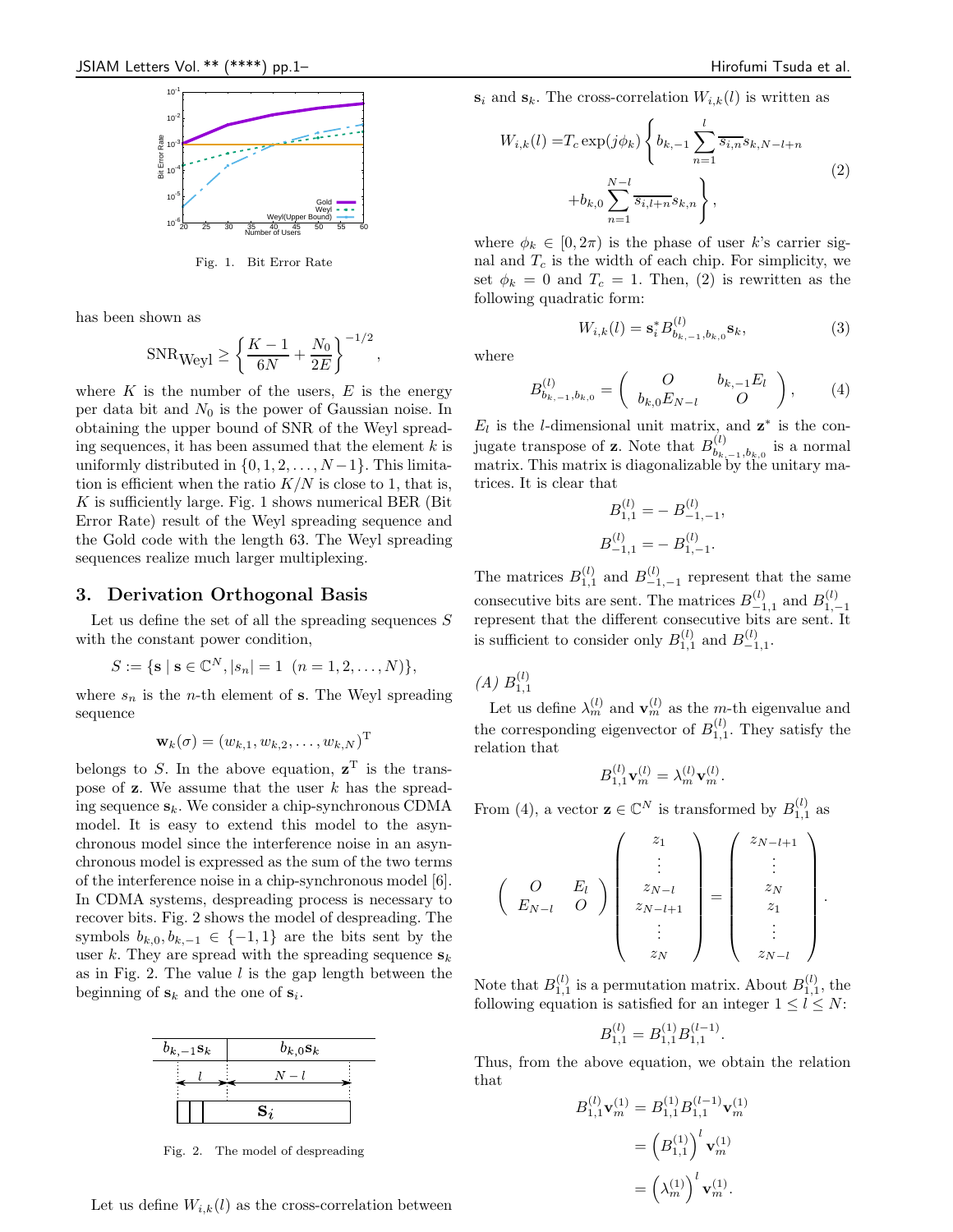From this relation, the matrices  $B_{1,1}^{(l)}$   $(1 \leq l \leq N)$  have the same eigenvector  $\mathbf{v}_m$  whose eigenvalue is expressed as the products of  $\lambda_m^{(1)}$ , that is,

$$
\lambda_m^{(l)} = \left(\lambda_m^{(1)}\right)^l, \mathbf{v}_m^{(l)} = \mathbf{v}_m,
$$

for  $1 \leq l \leq N$ . The eigenvalue of  $B_{1,1}^{(1)}$ ,  $\lambda_m^{(1)}$  is expressed as

$$
\lambda_m^{(1)} = \exp\left(-2\pi j \frac{m}{N}\right) \quad (1 \le m \le N).
$$

Therefore, the eigenvalue  $\lambda_m^{(l)}$  and the eigenvector  $\mathbf{v}_m$ are expressed as

$$
\lambda_m^{(l)} = \exp\left(-2\pi j \frac{ml}{N}\right),
$$

$$
\mathbf{v}_m = \frac{1}{\sqrt{N}} \begin{pmatrix} 1 \\ \exp(2\pi j \frac{m}{N}) \\ \exp(2\pi j \frac{2m}{N}) \\ \vdots \\ \exp(2\pi j \frac{(N-1)m}{N}) \end{pmatrix} = \frac{1}{\sqrt{N}} \mathbf{w}_m(0),
$$
 (5)

where  $1 \leq m \leq N$ . In the above equation, the Weyl spreading sequence  $\mathbf{w}_m(0)$  appears as the eigenvector. From the above result, we can decompose the matrix  $B_{1,1}^{(l)}$  and rewrite (3) as

$$
W_{i,k}(l) = \mathbf{s}_i^* V \Lambda^{(l)} V^* \mathbf{s}_k,\tag{6}
$$

where

$$
V = \begin{pmatrix} \mathbf{v}_1 & \mathbf{v}_2 & \cdots & \mathbf{v}_N \end{pmatrix},
$$

$$
\Lambda^{(l)} = \begin{pmatrix} \lambda_1^{(l)} & 0 & \cdots & 0 \\ 0 & \lambda_2^{(l)} & \cdots & 0 \\ \vdots & \vdots & \ddots & \vdots \\ 0 & 0 & \cdots & \lambda_N^{(l)} \end{pmatrix}.
$$

From (5) and (6),  $|W_{i,k}(l)|$  gets low if we choose  $\mathbf{w}_k(\sigma)$ as  $s_k$  and  $i \neq k$ . In particular,  $W_{i,k}(l) = 0$  if we choose  $\mathbf{w}_k(0)$  as  $\mathbf{s}_k$ .

 $(B) B_{-1,1}^{(l)}$ 

Similar to (A), let us define  $\hat{\lambda}_m^{(l)}$  and  $\hat{\mathbf{v}}_m^{(l)}$  as the m-th eigenvalue and the corresponding eigenvector of  $B_{-1,1}^{(l)}$ . They satisfy the relation that

$$
B_{-1,1}^{(l)} \hat{\mathbf{v}}_m^{(l)} = \hat{\lambda}_m^{(l)} \hat{\mathbf{v}}_m^{(l)}.
$$

From (4), a vector  $\mathbf{z} \in \mathbb{C}^N$  is transformed by  $B_{-1,1}^{(l)}$  as

$$
\begin{pmatrix} Q & -E_l \ E_{N-l} & Q \end{pmatrix} \begin{pmatrix} z_1 \\ \vdots \\ z_{N-l} \\ z_{N-l+1} \\ \vdots \\ z_N \end{pmatrix} = \begin{pmatrix} -z_{N-l+1} \\ \vdots \\ -z_N \\ z_1 \\ \vdots \\ z_{N-l} \end{pmatrix}.
$$

About  $B_{-1,1}^{(l)}$ , the following equation is satisfied for an integer  $1 \leq l \leq N$ :

$$
B_{-1,1}^{(l)} = B_{-1,1}^{(1)} B_{-1,1}^{(l-1)}.
$$

From the above equation, we obtain the relation that

$$
B_{-1,1}^{(l)} \hat{\mathbf{v}}_m^{(1)} = B_{-1,1}^{(1)} B_{-1,1}^{(l-1)} \hat{\mathbf{v}}_m^{(1)}
$$
  
= 
$$
(B_{-1,1}^{(1)})^l \hat{\mathbf{v}}_m^{(1)}
$$
  
= 
$$
(\hat{\lambda}_m^{(1)})^l \hat{\mathbf{v}}_m^{(1)}.
$$

The matrices  $B_{-1,1}^{(l)}$   $(1 \leq l \leq N)$  have the same eigenvector  $\hat{\mathbf{v}}_m^{(1)}$  whose eigenvalue is expressed as the products of  $\hat{\lambda}_m^{(1)}$ . The vector  $\hat{\mathbf{v}}_m^{(l)}$  is rewritten as  $\hat{\mathbf{v}}_m$  since it is independent of l. The eigenvalue of  $B_{-1,1}^{(1)}$ ,  $\hat{\lambda}_m^{(1)}$  is expressed as

$$
\hat{\lambda}_m^{(1)} = \exp\left(-2\pi j \left(\frac{m}{N} + \frac{1}{2N}\right)\right) \quad (1 \le m \le N).
$$

Therefore, the eigenvalue  $\hat{\lambda}_m^{(l)}$  and the eigenvector  $\hat{\mathbf{v}}_m$ are expressed as

$$
\hat{\lambda}_m^{(l)} = \exp\left(-2\pi j l \left(\frac{m}{N} + \frac{1}{2N}\right)\right) ,
$$
\n
$$
\hat{\mathbf{v}}_m = \frac{1}{\sqrt{N}} \begin{pmatrix} \exp\left(2\pi j \left(\frac{m}{N} + \frac{1}{2N}\right)\right) \\ \exp\left(2\pi j 2 \left(\frac{m}{N} + \frac{1}{2N}\right)\right) \\ \exp\left(2\pi j (N-1) \left(\frac{m}{N} + \frac{1}{2N}\right)\right) \\ \vdots \\ \exp\left(2\pi j (N-1) \left(\frac{m}{N} + \frac{1}{2N}\right)\right) \end{pmatrix}
$$
\n(7)\n
$$
= \frac{1}{\sqrt{N}} \mathbf{w}_m \left(\frac{1}{2N}\right),
$$

where  $1 \leq m \leq N$ . In the above equation, the Weyl spreading sequence  $\mathbf{w}_m(1/(2N))$  appears as the eigenvector. From the above result, we can decompose the matrix  $B_{-1,1}^{(l)}$  and rewrite (3) as

 $W_{i,k}(l) = \mathbf{s}_{i}^{*} \hat{V} \hat{\Lambda}^{(l)} \hat{V}^{*} \mathbf{s}_{k},$ (8)

where

$$
\hat{V} = \begin{pmatrix}\n\hat{\mathbf{v}}_1 & \hat{\mathbf{v}}_2 & \cdots & \hat{\mathbf{v}}_N\n\end{pmatrix},
$$
\n
$$
\hat{\Lambda}^{(l)} = \begin{pmatrix}\n\hat{\lambda}_1^{(l)} & 0 & \cdots & 0 \\
0 & \hat{\lambda}_2^{(l)} & \cdots & 0 \\
\vdots & \vdots & \ddots & \vdots \\
0 & 0 & \cdots & \hat{\lambda}_N^{(l)}\n\end{pmatrix}.
$$

From (7) and (8),  $|W_{i,k}(l)|$  gets low if we choose  $\mathbf{w}_k(\sigma)$ as  $s_k$  and  $i \neq k$ . In particular,  $W_{i,k}(l) = 0$  if we choose  $\mathbf{w}_k(1/(2N))$  as  $\mathbf{s}_k$ .

### 4. Expression of Spreading Sequence

We have obtained the orthogonal basis vectors  $(1/\sqrt{N})\mathbf{w}_m(0)$  and  $(1/\sqrt{N})\mathbf{w}_m(1/2N)$ . Thus, any spreading sequence is expressed as the weighted sum of them. Let us define a spreading sequence  $s \in S$ . The sequence s is expressed as

$$
\mathbf{s} = \frac{1}{\sqrt{N}} \sum_{m=1}^{N} \alpha_m \mathbf{w}_m(0) = \frac{1}{\sqrt{N}} \sum_{m=1}^{N} \beta_m \mathbf{w}_m \left(\frac{1}{2N}\right),
$$